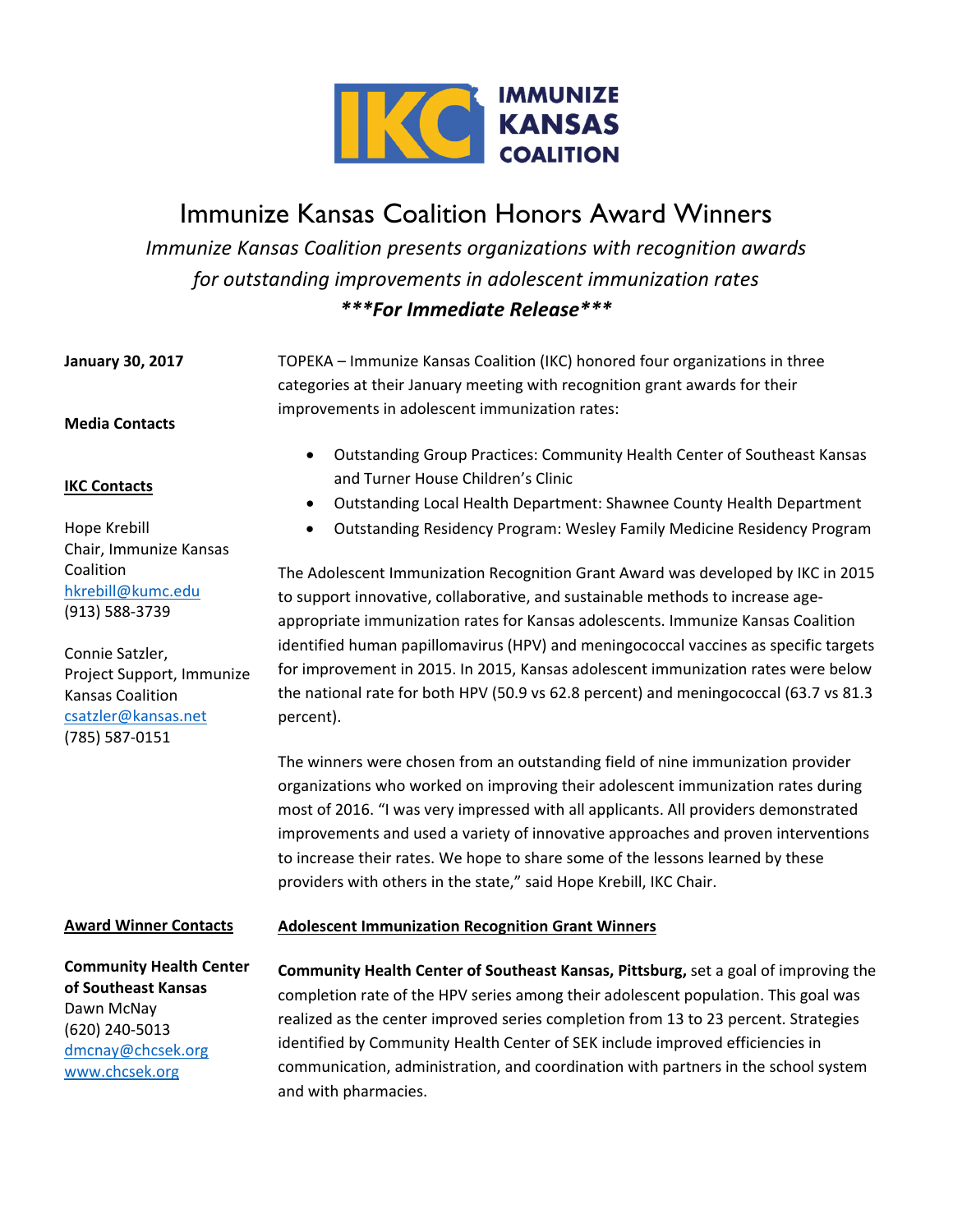**Turner House Children's Clinic** Sara Adams (913) 342‐2552 ext 124 sadams@thcckc.org www.thcckc.org

**Shawnee County Health Department** Craig Barnes (785) 251‐5612 Craig.barnes@snco.us www.shawneehealth.org

**Wesley Family Medicine Residency Program** Gretchen Irwin, MD 316‐962‐3976 gdickson@kumc.edu www.wesleyfamilymed.com **Turner House Children's Clinic, Kansas City,** worked to improve HPV series completion through an ongoing quality improvement project. Turner House began their efforts to improve HPV series completion in 2014. At outset, the completion rate was 30 percent. This was improved to 61 percent by December 2015 when Turner House began participating in the Recognition Award program. By project end, the HPV series completion for Turner House improved to 71 percent. Through this process clinic staff recognized improved patient communication as a major component of their success.

**Shawnee County Health Department, Topeka,** set a goal to improve HPV vaccination rate. At baseline 74 percent of patients had received one or more dose in the HPV vaccination series. By project end, this improved to 88 percent of patients receiving one or more dose of the HPV series. Shawnee County Health Department accomplished goal by utilizing a quality improvement methodology to continuously monitor and modify efforts. Staff found success offering extended clinic hours that coincided with the end of the school's 30‐day grace period. An ongoing benefit from this project, beyond improved immunization rate, is greater communication and collaboration with school nurses.

**Wesley Family Medicine Residency Program, Wichita,** identified meningococcal immunization rates as a target for improvement during the Recognition Award project period. At outset, meningococcal vaccination rate was 50 percent. By project end, this increased to 71 percent. Program components included clinic‐wide staff education, regular immunization data review, and intervention components to address specific barriers identified. All staff were encouraged to initiate conversation with adolescents and parents on immunization. Materials throughout the practice encouraged patients and parents to ask for information regarding immunization. Careful review of immunization data revealed that they were serving a high number of foster children. This allowed them to identify the importance of an immunization record and work flow processes were introduced to ensure that immunization records were located and brought up to date.

#### ###

The Immunize Kansas Coalition is a group of Kansas providers, health department officials, researchers, and educators working together to improve vaccine rates and protect Kansans against vaccine‐preventable diseases. For more information, see www.immunizekansascoalition.org.